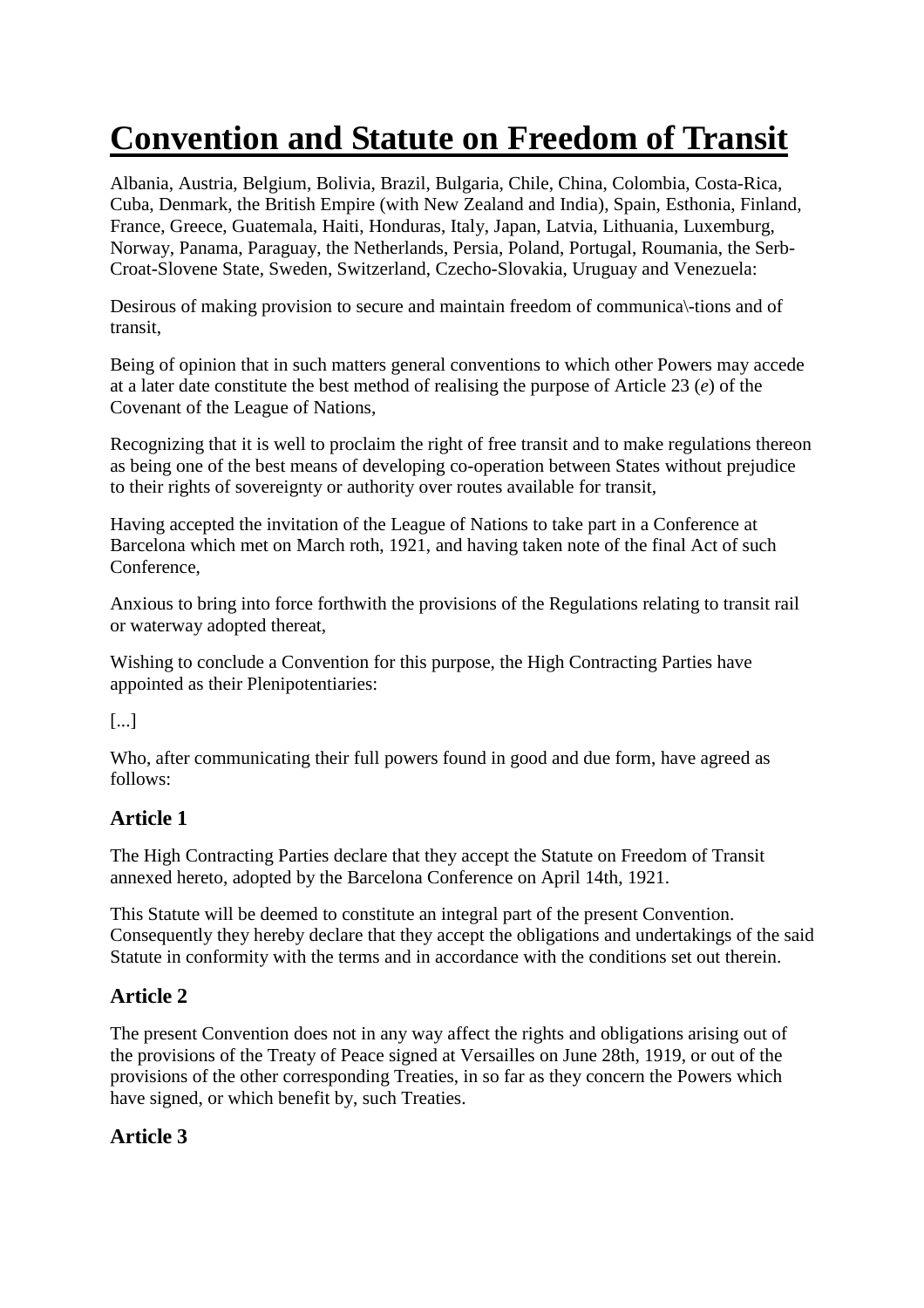The present Convention, of which the French and English texts are both authentic, shall bear this day's date and shall be open for signature until December 1st, 1921.

#### **Article 4**

The present Convention is subject to ratification. The instruments of ratification shall be transmitted to the Secretary-General of the League of Nations who will notify the receipt of them to the other Members of the League and to States admitted to sign the Convention The instruments of ratification shall be deposited in the archives of the Secretariat.

In order to comply with the positions of Article 18 of the Covenant of the League of Nations, the Secretary-General will register the present Convention upon the deposit of the first ratification.

#### **Article 5**

Members of the League of Nations which have not signed the present Convention before December 1st, 1921, may accede to it.

The same applies to States not Members of the League to which the Council of the League may decide officially to communicate the present Convention.

Accession will be notified to the Secretary-General of the League, who will inform all Powers concerned of the accession and of the date on which it was notified.

### **Article 6**

The present Convention will not come into force until it has been ratified by five Powers. The date of its coming into force shall be the ninetieth day after the receipt by the Secretary-General of the League of Nations of the fifth ratification. Thereafter the present Convention will take effect in the case of each Party ninety days after the receipt of its ratification or of the notification of its accession.

Upon the coming into force of the present Convention, the Secretary-General will address a certified copy of it to the Powers not Members of the League which are bound under the Treaties of Peace to accede to it.

#### **Article 7**

A special record shall be kept by the Secretary-General of the League of Nations, showing which of the Parties have signed, ratified, acceded to or denounced the present Convention. This record shall be open to the Members of the League at all times; it shall be published as often as possible in accordance with the directions of the Council.

#### **Article 8**

Subject to the provisions of Article 2 of the present Convention, the latter may be denounced by any Party thereto after the expiration of five years from the date when it came into force in respect of that Party. Denunciation shall be effected by notification in writing addressed to the Secretary-General of the League of Nations. Copies of such notification shall be transmitted forthwith by him to all the other Parties, informing them of the date on which it was received.

The denunciation shall take effect one year after the date on which it was notified to the Secretary-General, and shall operate only in respect of the notifying Power.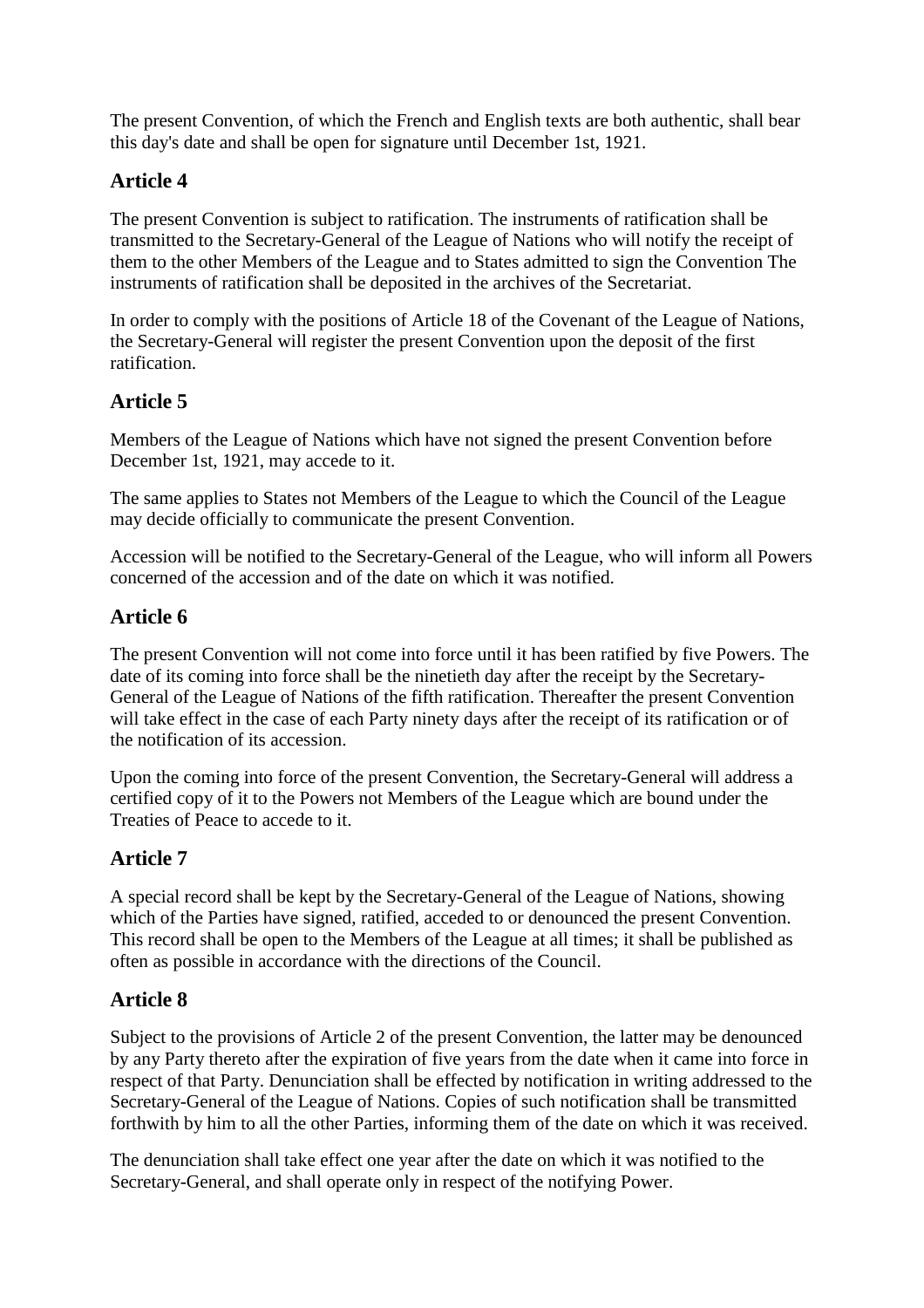# **Article 9**

A request for the revision of the present Convention may be made at any time by one-third of the High Contracting Parties.

In faith whereof the above-named Plenipotentiaries have signed the present Convention.

Done at Barcelona the twentieth day of April, one thousand nine hundred and twenty-one, in a single copy which shall remain deposited in the Archives of the League of Nations.

# **Statute on Freedom of Transit**

# **Article 1**

Persons, baggage and goods, and also vessels, coaching and good stock, and other means of transport, shall be deemed to be in transit across territory under the sovereignty or authority of one of the Contracting States, when the passage across such territory, with or without transhipment, warehousing, breaking bulk, or change in the mode of transport, is only a portion of a complete journey, beginning and terminating beyond the frontier of the State across whose territory the transit takes place.

Traffic of this nature is termed in this Statute "traffic in transit".

### **Article 2**

Subject to the other provisions of this Statute, the measures taken by Contracting States for regulating and forwarding traffic across territory under their sovereignty or authority shall facilitate free transit by rail or waterway on routes in use convenient for international transit. No distinction shall be made which is based on the nationality of persons, the flag of vessels, the place of origin, departure, entry, exit or destination, or on any circumstances relating to the ownership of goods or of vessels, coaching or goods stock or other means of transport.

In order to ensure the application of the provisions of this Article, Contracting States will allow transit in accordance with the customary conditions and reserves across their territorial waters.

#### **Article 3**

Traffic in transit shall not be subject to any special dues in respect of transit (including entry and exit). Nevertheless, on such traffic in transit there may be levied dues intended solely to defray expenses of supervision and administration entailed by such transit. The rate of any such dues must correspond as nearly as possible with the expenses which they are intended to cover, and the dues must be imposed under the conditions of equality laid down in the preceding Article, except that on certain routes, such dues may be reduced or even abolished on account of differences in the cost of supervision.

#### **Article 4**

The Contracting States undertake to apply to traffic in transit on routes operated or administered by the State or under concession, whatever may be the place of departure or destination of the traffic, tariffs which, having regard to the conditions of the traffic and to considerations of commercial competition between routes, are reasonable as regards both their rates and the method of their application. These tariffs shall be so fixed as to facilitate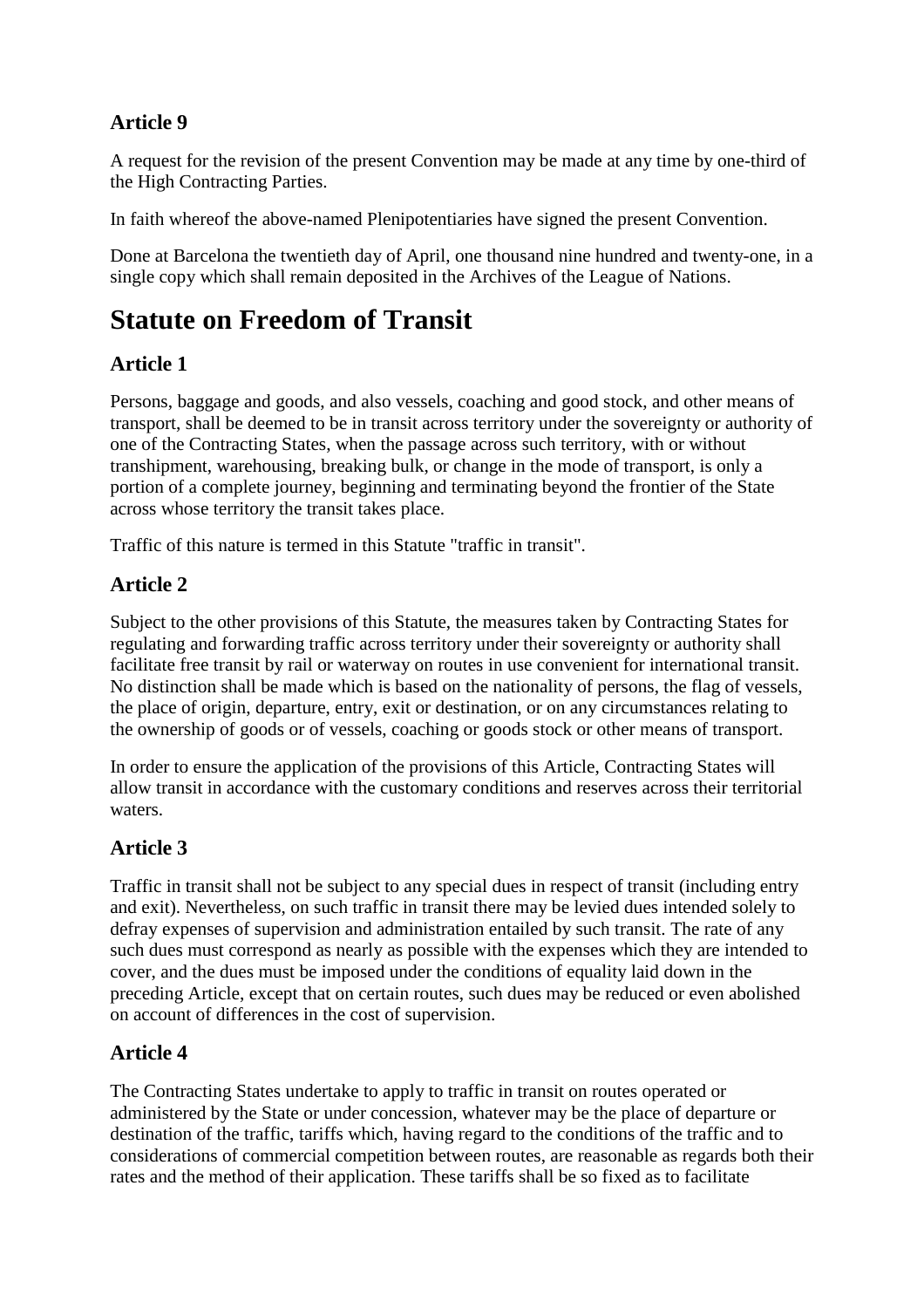international traffic as much as possible. No charges, facilities or restrictions shall depend, directly or indirectly, on the nationality or ownership of the vessel or other means of transport on which any part of the complete journey has been or is to be accomplished.

# **Article 5**

No Contracting State shall be bound by this Statute to afford transit for passengers whose admission into its territories is forbidden, or for goods of a kind of which the importation is prohibited, either on grounds of public health or security, or as a precaution against diseases of animals or plants.

Each Contracting State shall be entitled to take reasonable precautions to ensure that persons, baggage and goods, particularly goods which are the subject of a monopoly, and also vessels, coaching and good stock and other means of transport, are really in transit, as well as to ensure that passengers in transit are in a position to complete their journey, and to prevent the safety of the routes and means of communication being endangered.

Nothing in this Statute shall affect the measures which one of the Contracting States may feel called upon to take in pursuance of general international Conventions to which it is a party, or which may be concluded hereafter, particularly Conventions concluded under the auspices of the League of Nations, relating to the transit, export or import of particular kinds of articles, such as opium or other dangerous drugs, arms or the produce of fisheries, or in pursuance of general Conventions intended to prevent any infringement of industrial, literary or artistic property, or relating to false marks, false indications of origin, or other methods of unfair competition.

Any haulage service established as a monopoly on waterways used for transit must be so organised as not to hinder the transit of vessels.

# **Article 6**

This Statute does not of itself impose on any of the Contracting States a fresh obligation to grant freedom of transit to the nationals and their baggage, or to the flag of a non-Contracting State, nor to the goods, nor to coaching and goods stock or other means of transport coming or entering from, or leaving by, or destined for a nonContracting State, except when a valid reason is shown for such transit by one of the other Contracting States concerned. It is understood that for the purposes of this Article, goods in transit under the flag of a Contracting State shall, if no transhipment takes place, benefit by the advantages granted to that flag.

# **Article 7**

The measures of a general or particular character which a Contracting State is obliged to take in case of an emergency affecting the safety of the State or the vital interests of the country may in exceptional cases, and for as short a period as possible, involve a deviation from the provisions of the above Articles; it being understood that the principle of freedom of transit must be observed to the utmost possible extent.

# **Article 8**

This Statute does not prescribe the rights and duties of belligerents and neutrals in time of war. The Statute shall, however, continue in force in time of war so far as such rights and duties permit.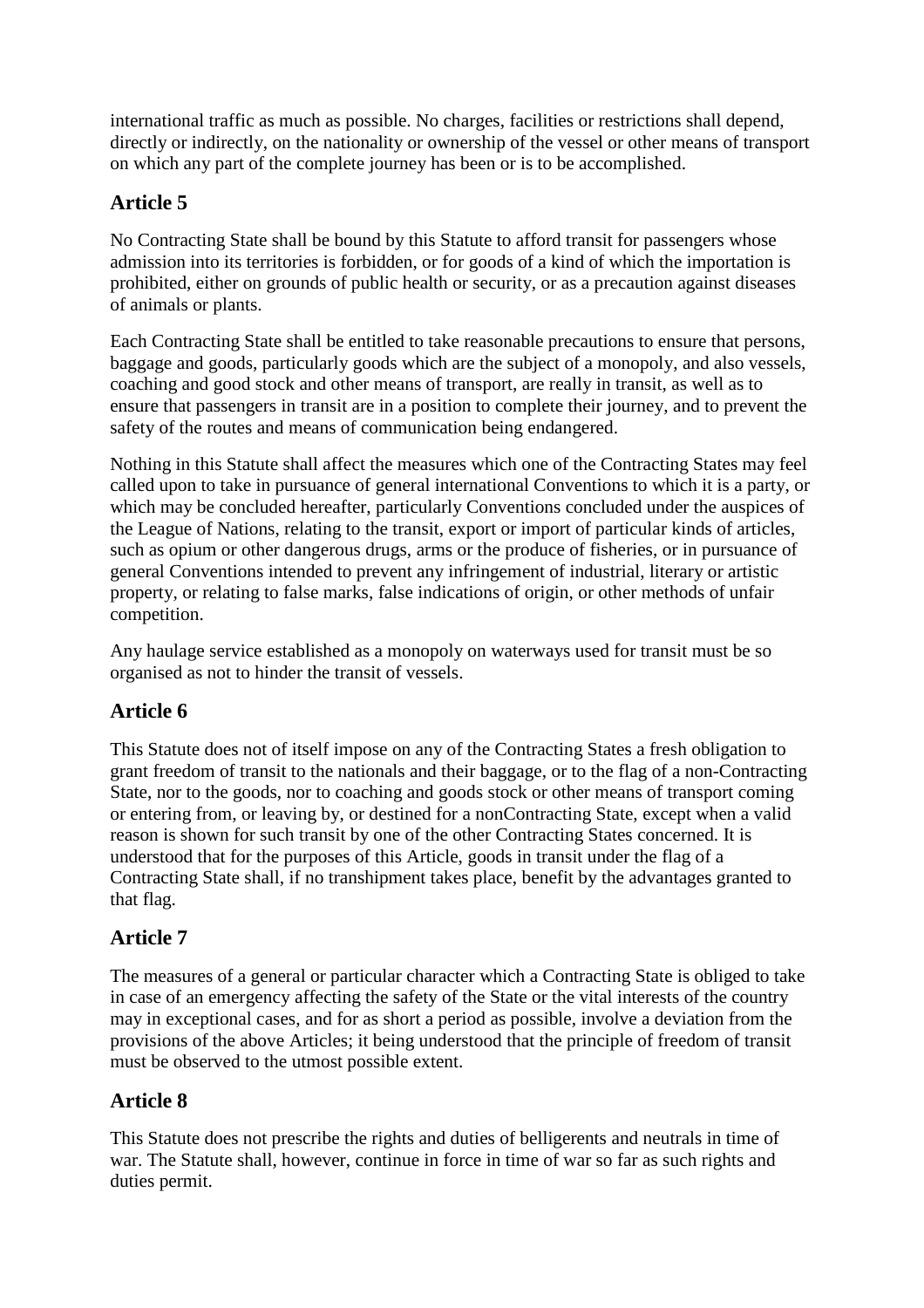### **Article 9**

This Statute does not impose upon a Contracting State any obligations conflicting with its rights and duties as a Member of the League of Nations.

#### **Article 10**

The coming into force of this Statute will not abrogate treaties, conventions and agreements on questions of transit concluded by Contracting States before May 1st, 1921.

In consideration of such agreements being kept in force, Contracting States undertake, either on the termination of the agreement or when circumstances permit, to introduce into agreements so kept in force which contravene the provisions of this Statute the modifications required to bring them into harmony with such provisions, so far as the geographical, economic or technical circumstances of the countries or areas concerned allow.

Contracting States also undertake not to conclude in future treaties, conventions or agreements which are inconsistent with the provisions of this Statute, except when geographical, economic or technical considerations justify exceptional deviations therefrom.

Furthermore, Contracting States may in matters of transit enter into regional understandings consistent with the principles of this Statute.

### **Article 11**

This Statute does not entail in any way the withdrawal of facilities which are greater than those provided for in the Statute and have been granted, under conditions consistent with its principles, to traffic in transit across territory under the sovereignty or authority of a Contracting State. The Statute also entails no prohibitions of such grant of greater facilities in the future.

#### **Article 12**

In conformity with Article 23 (*e*) of the Covenant of the League of Nations, any Contracting State which can establish a good case against the application of any provision of this Statute in some or all of its territory on the ground of the grave economic situation arising out of the acts of devastation perpetrated on its soil during the war 1914-1918, shall be deemed to be relieved temporarily of the obligations arising from the application of such provision, it being understood that the principle of freedom of transit must be observed to the utmost possible extent.

# **Article 13**

Any dispute which may arise as to the interpretation or application of this Statute which is not settled directly between the parties themselves shall be brought before the Permanent Court of International Justice, unless, under a special agreement or a general arbitration provision, steps are taken for the settlement of the dispute by arbitration or some other means.

Proceedings are opened in the manner laid down in Article 40 of the Statute of the Permanent Court of International Justice.

In order to settle such disputes, however, in a friendly way as far as possible, the Contracting States undertake, before resorting to any judicial proceedings and without prejudice to the